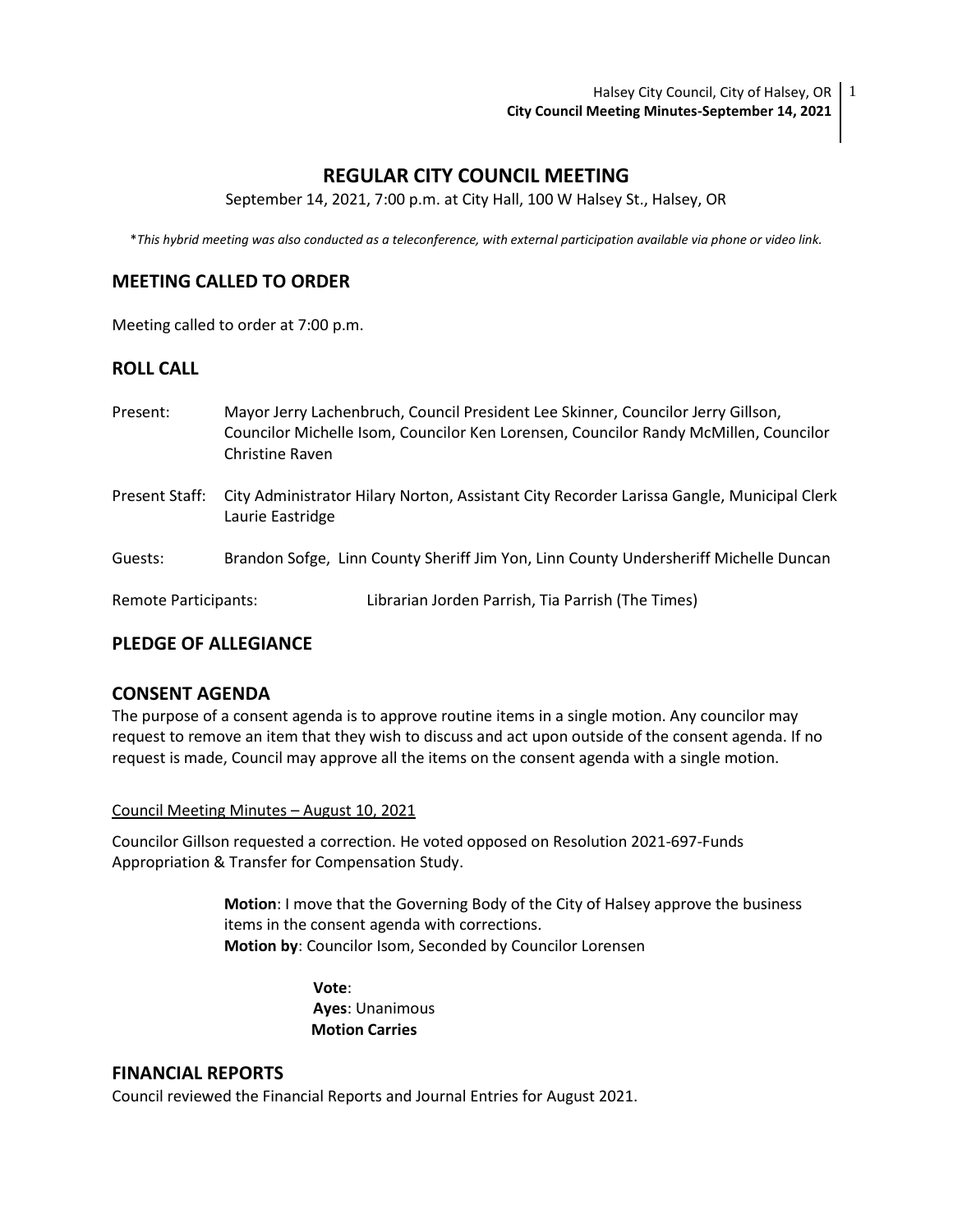**Motion**: I move that the Governing Body of the City of Halsey approve the August 2021 Financial Reports and Journal Entries as submitted. **Motion by**: Councilor Lorensen, Seconded by Councilor Gillson

> **Vote**: **Ayes**: Unanimous  **Motion Carries**

## **AGENDA ADJUSTMENTS**

There were no agenda adjustments.

### **DELEGATIONS**

### Linn County Sheriff's Department

Undersheriff Michelle Duncan presented the August report: 4 traffic citations, 6 traffic warnings, 1 traffic crashes, adults arrested 10 and 43 complaints/incidents investigated – for a total of 81.25 hours.

Councilor Lorensen mentioned the need for more patrol due to school being in session. Cars are running the stop signs near the school.

The Council offered congratulations to Michelle Duncan on her new position as the new Linn County Undersheriff.

Sheriff Yon talked about the partnership between the Linn County Sheriff Office and the small cities. Also, they are funded by the Law Enforcement Levy which includes a proposed increase of \$.15 per \$1000 on the ballot in November, and he asked for Council support for the levy. The levy pays for more than half the LCSO staff.

**CITIZEN COMMENTS** (Non-Agenda Items) None in attendance.

## **REPORTS TO COUNCIL**

### City Administration-Hilary Norton

Current Covid 19 cases in Halsey have forced the City Hall and the Library to keep doors locked during regular business hours. Service is still available curbside and inside by appointment. The BBQ that was canceled may be re-scheduled at a later time., or the movie may be converted to a drive-in experience. The Fall clean-up will be a drop-off event again this year and held at the Elementary School on Saturday, October 2<sup>nd</sup>.

The Water Rate Study is now scheduled for Tuesday, October 26<sup>th</sup> Jeremy Peirsol of RCAC is not available in September.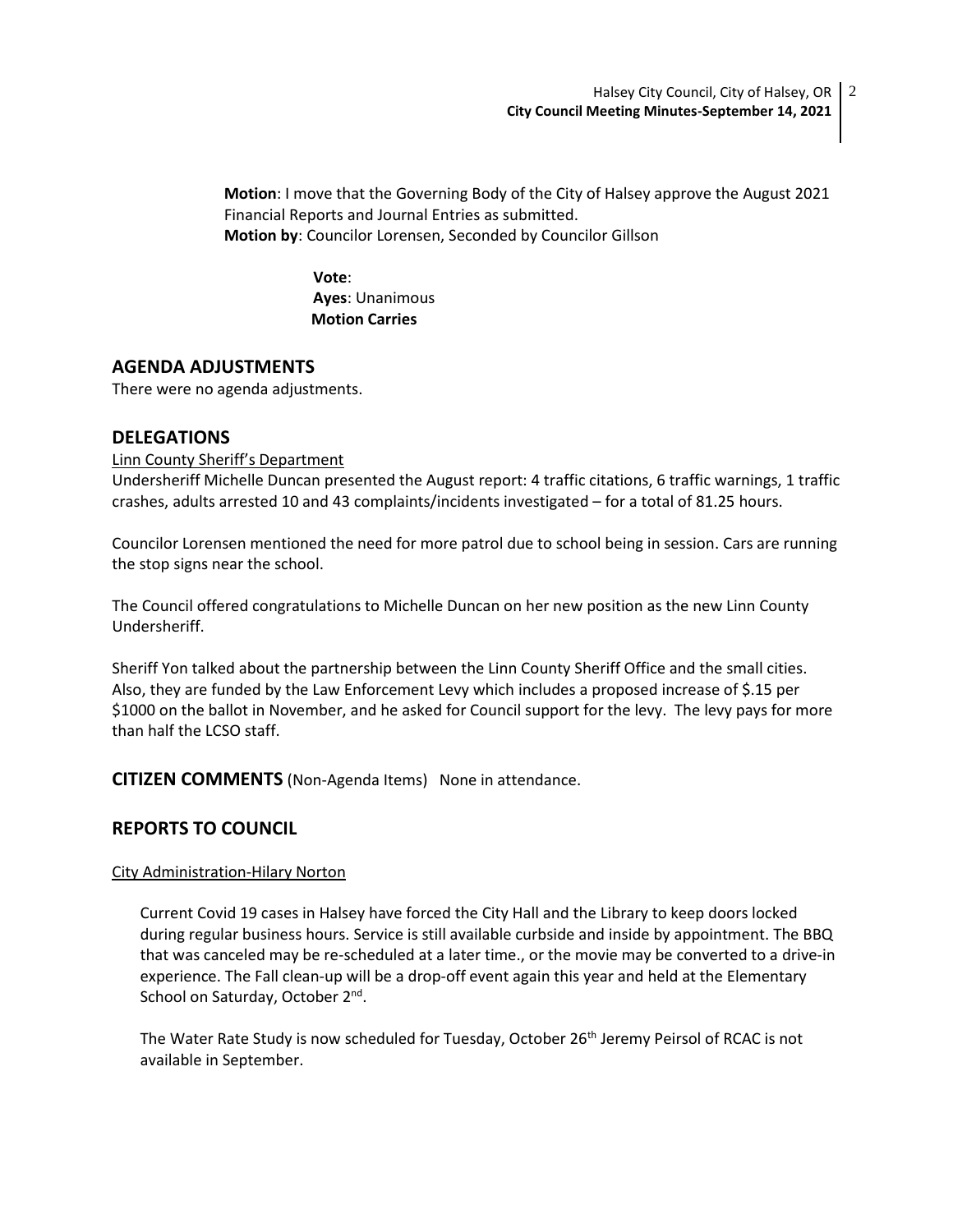The train cover is nearly complete. A celebration event for Councilors Rella and Lee Johnson will be held in there in the spring.

Laurie Eastridge is the new Municipal Clerk.

The Council Goal Setting Work Session is scheduled for Saturday, October 30<sup>th</sup>.

CA Norton reminded Council that Monday, September 27<sup>th</sup> she will be having surgery. She will be using some sick time, working from home some, and eventually able to come in to the office on a knee scooter. The surgery has a three-month recovery period. She will continue to be available via email and cell phone while she is recovering.

Water usage has decreased about 20,000 gallons per day from voluntary reductions. Public works will be working on a problem with the well 69 pump. Once the static water level in the well is confirmed, the voluntary usage reduction request should be ended..

The chip seal project is complete. There are still crosswalks and stop sign strips that need to be reinstalled.

The Council and Staff Christmas party is tentatively scheduled for Saturday, December  $18<sup>th</sup>$ .

The Cascade West Area Commission on Transportation Report was attached to the Council packet for review.

#### Public Works- Hilary Norton

CA Norton reported that we may have a pump issue in well 69. The samples taken shows some dirty water. We had Tim from OAWU come out and look at it, talked about the possibilities of what the problem could be.

The chip seal is completed except for repainting stop lines and crosswalks. Staff is collecting bids for that. Councilor Gillson mentioned the pot hole in front of his house was not repaired while the chip seal was being done.

The Public works department has been involved with the storm water work at the market and the city part has been inspected and completed.

Disinfected By-Product Samples were taken and sent to lab for analysis.

Liquivision divers performed a scheduled inspection and cleaning inside the water reservoirs. There was very little settlement and did not find any other flaws.

Public work repaired two water leaks this month.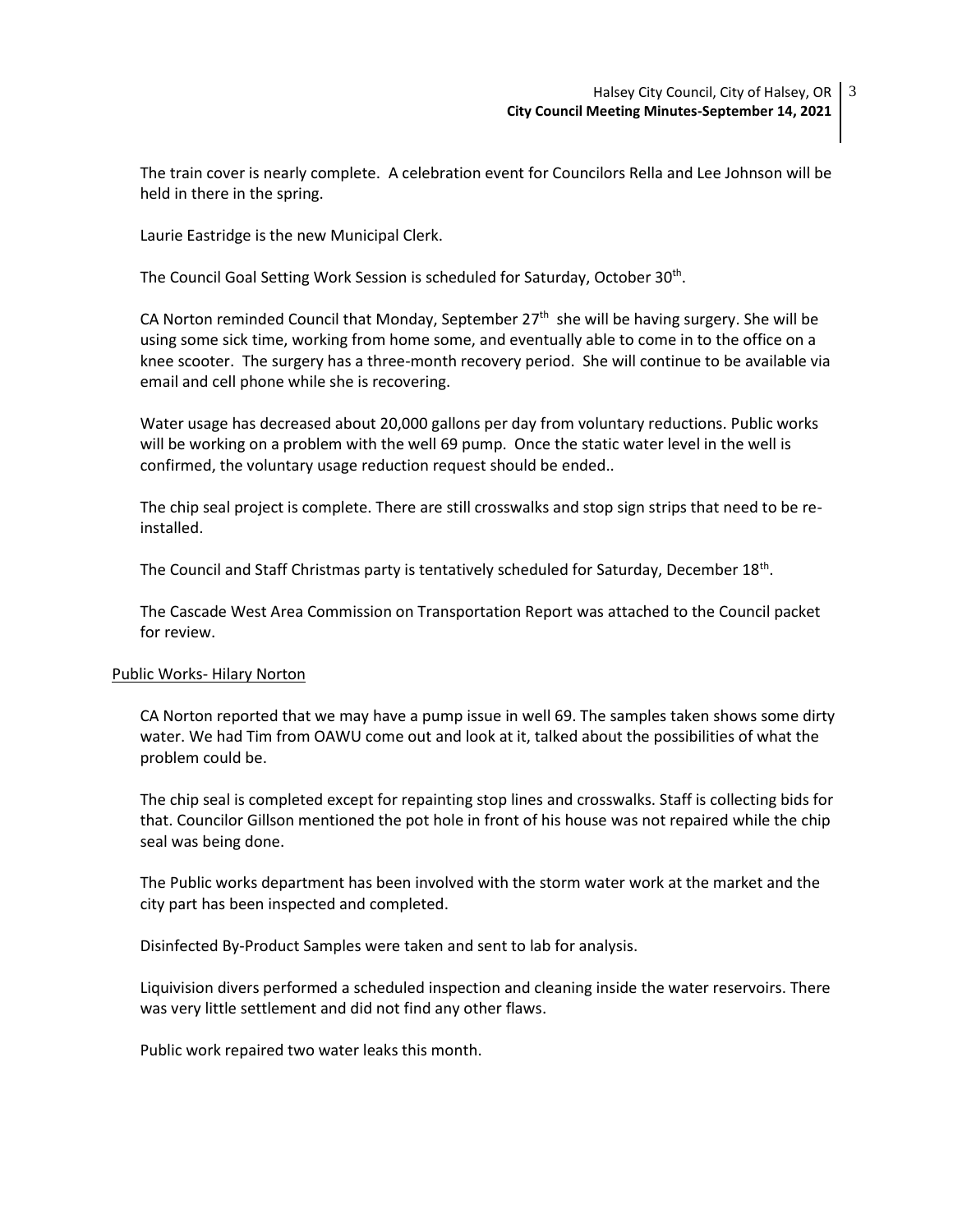#### Library-Jorden Parrish

Due to the current Covid-19 status, the Library doors are locked during normal business hours. The curbside service is available for usage. There are now two ways to see the inventory: on the Library website and with PDF documents.

#### Council Priorities Report

**Hwy 99 Corridor Design and Utility Relocation:** The design is complete with work scheduled to begin in 2022. The first draft of maintenance agreement was not what Council had agreed to, so CA Norton requested a redraft. Councilor Isom asked if it is possible for ODOT to install a "Your Tax Dollars at work" sign to inform community of the project. CA Norton mentioned the current plan for heavy freight traffic is to detour it around Halsey using Hwy 99W and Hwy 34.

**Emergency Management & Emergency Response Planning:** Not much progress was made with this priority, in part due to Covid, and in part due to capacity and expertise issues. If Council chooses this as a priority for the next cycle, we may want to consider hiring a consultant to help.

**Water System Improvements –** The water meter project has been completed.

**Financial Stewardship—** The City has been able to budget conservatively during Covid and still put some resources toward fulfilling Council priorities. The Covid recession has not yet hit Halsey as hard as anticipated, but it is a good idea to continue to be careful.

**Local Wetlands Inventory—**This was not done last year, but funds were budgeted for it to be completed this year.

**Halsey Comprehensive Plan Update**—Chapters 1-4 are ready to go before the Planning Commission. The Planner is working on supporting materials before scheduling the meeting.

**Improve Street Maintenance—**Public Works is replacing faded stop signs, street signs and damaged signposts at various locations in the city. The second half of W.  $1<sup>st</sup>$  Street will get the crack and tar seal this year. The chip seal project is done. CA Norton is interested in continuing to chip seal a little every other year when the County comes through. A suggestion was made to ask the community for feedback on the surface. Comments were made that it does feel different, and the kids don't like it because their skateboards don't roll on it.

**Construct Street Improvements—** The E. A St. and E. 2<sup>nd</sup> St. project is complete. A new Small Cities Allotment Grant has been submitted to rebuild and widen E. B St. between E.  $1^{st}$  St and E.  $3^{rd}$  St.

**Establish Community Identity—** This stalled out because it was hard to put a new working committee together during Covid without being able to meet in person. The City also did not receive many responses to the initial invitation. If Council continues this as a goal during the next cycle, it should be examined, perhaps made more specific or focused on a specific project.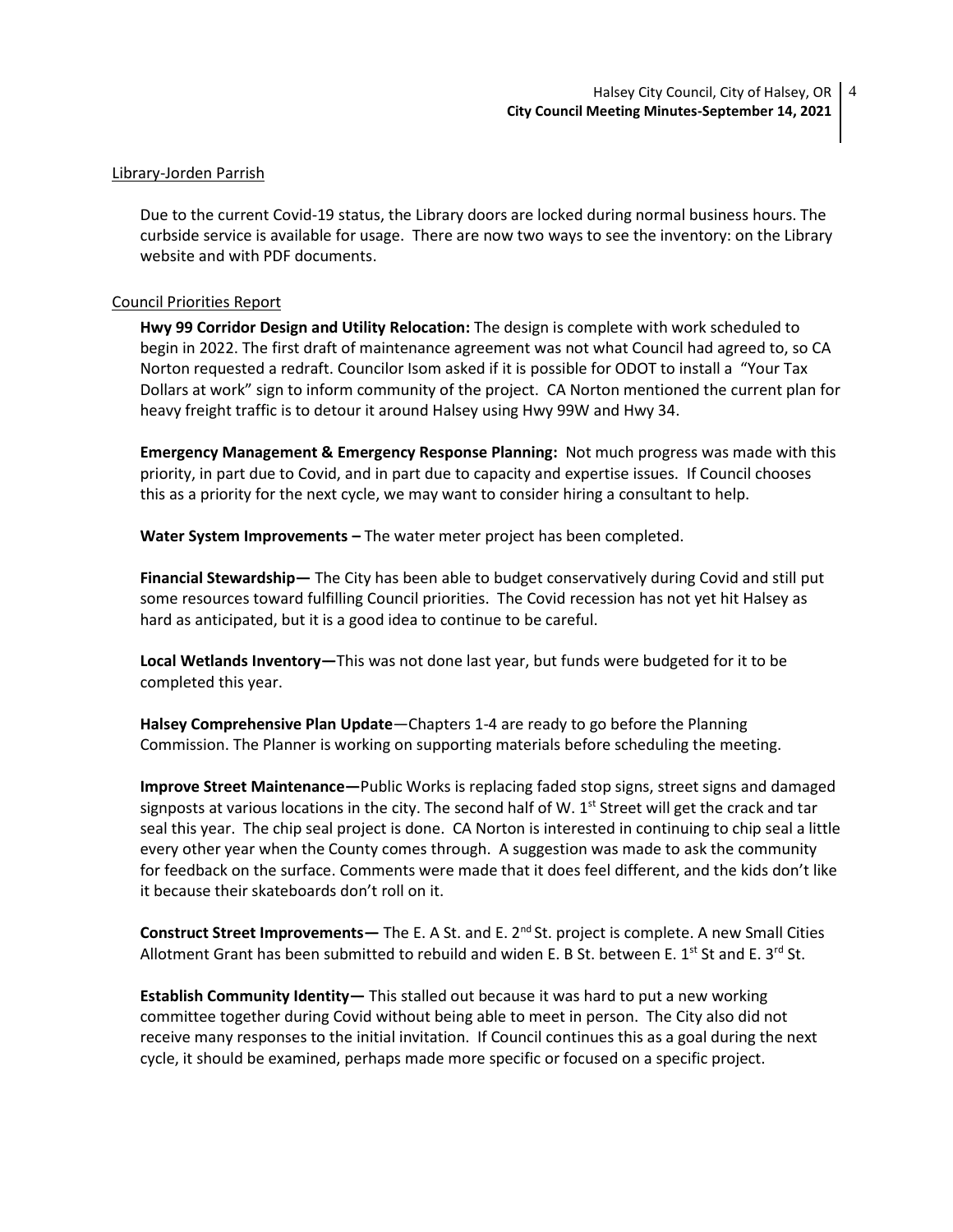**Wastewater Facilities Plan:** --I&I Study is mostly completed. It should be complete this fall. There may be opportunities to use ARPA funding to do additional I&I work.

## **OLD BUSINESS**

#### Appoint a Planning Commissioner

The Council was asked to appoint a new Planning Commissioner. The City received one application from Mary Price.

> **Motion:** I move that the Governing Body of the City of Halsey appoint Mary Price to the Planning Commission. **Motion by**: Councilor Isom, Seconded by Councilor Lorensen

> > **Vote**: **Ayes**: Unanimous  **Motion Carries**

#### American Rescue Plan Act (ARPA) Update – Hilary Norton

As mentioned in the September Council Meeting, the guidance available on how ARPA funds can be used was incomplete during the budget process. Some of the proposed uses will work, and some will not. Because no additional funds are being appropriated, there is no need for a Supplemental Budget Resolution.

The uses identified in the General Fund: Economic Development, Community Partner Contributions, and the new electronic sign all fit into the new guidance.

However, funds transferred to utility accounts to prevent rate increases will not work. This will reduce transfers from the General Fund to the Water, Sewer, and Stormwater Funds.

These changes free up \$40,000 in ARPA funds that will not be used as anticipated this year. These could be held until next year and then combined with the second disbursement. The new guidance allows some additional possible uses that may benefit Halsey, including a RARE student to help with economic recovery, possible I&I work or other water or sewer infrastructure projects, or possibly a Capital Improvement Plan that could be part of a Wastewater Facilities Plan.

#### **NEW BUSINESS**

#### Declare a Council Vacancy

The Council was asked to declare Council President Skinnner's position vacant. This will be his last meeting, and that will allow staff to post the vacancy in the Newsletter.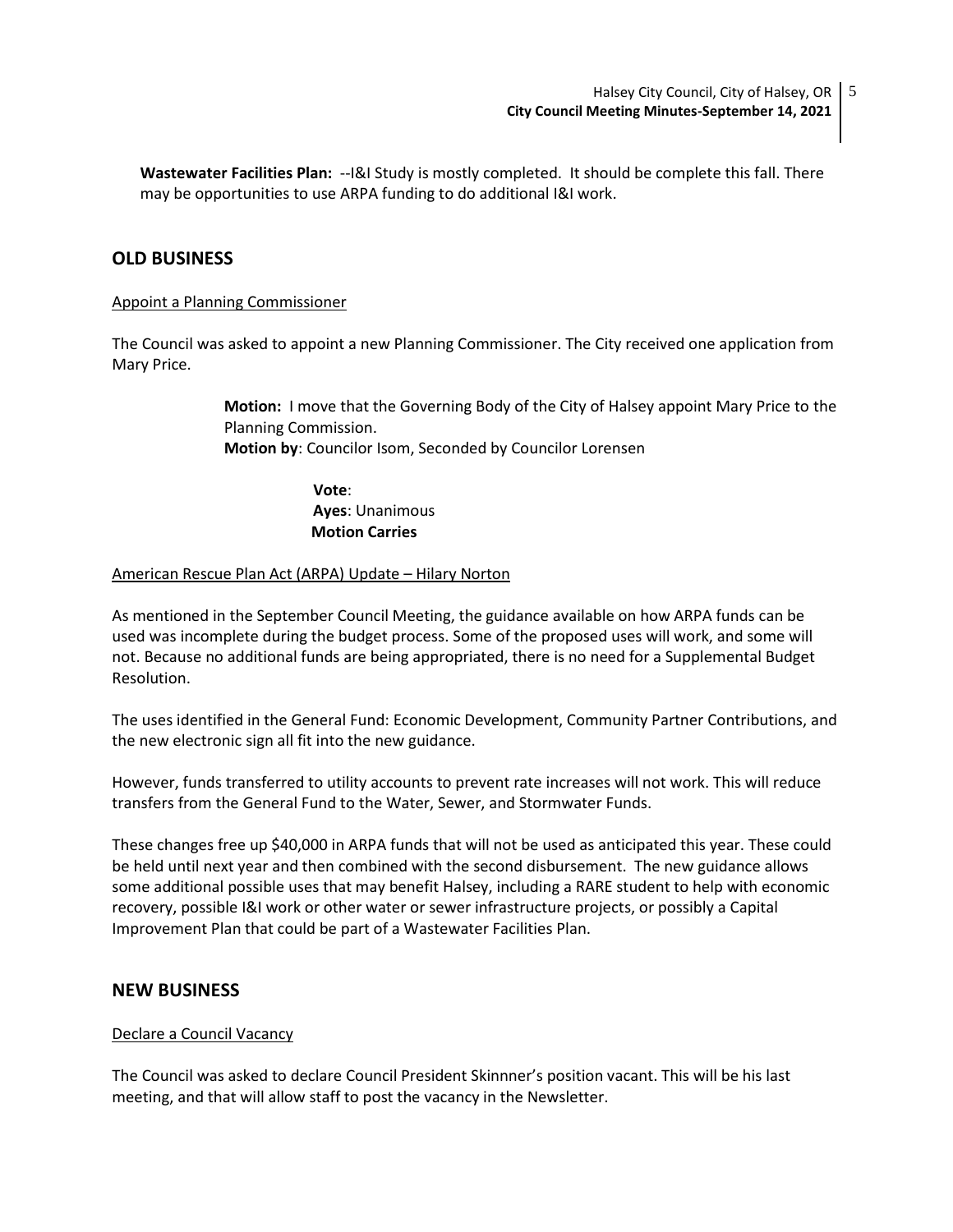**Motion:** I move that the Governing Body of the City of Halsey declare the City Councilor position that has been held by Council President Skinner to be vacant, at the end of this meeting.

**Motion by**: Councilor Isom, Seconded by Councilor Lorensen

 **Vote**: **Ayes**: Unanimous  **Motion Carries**

### Appoint a New Signer on the Bank Accounts

The Council was asked to authorize a new bank account signer. There must always be three signers on the bank accounts, as each check requires two signatures. This provides redundancy in case someone in is traveling or unavailable.

> **Motion:** I move that the Governing Body of the City of Halsey authorize Councilor Ken Lorensen to be a signer on the City's Columbia Bank accounts ending in 67 and 59. **Motion by**: Councilor Isom, Seconded Council President Skinner

> > **Vote**: **Ayes**: Unanimous  **Motion Carries**

#### Letter to Governor Brown

Council reviewed and approved an open letter to be sent to Governor Brown requesting her to stop issuing executive orders related to Covid-19

> **Motion:** I move that the Governing Body of the City of Halsey send the open letter to Governor Brown. **Motion by**: Councilor McMillen, Seconded by Council President Skinner

> > **Vote**: **Ayes**: Unanimous  **Motion Carries**

### **ORDINANCES & RESOLUTIONS**

ORDINANCE 2021-438 – An Ordinance of the City of Halsey Amending the Halsey Municipal Code and Adding Chapter 3.30 Trees.